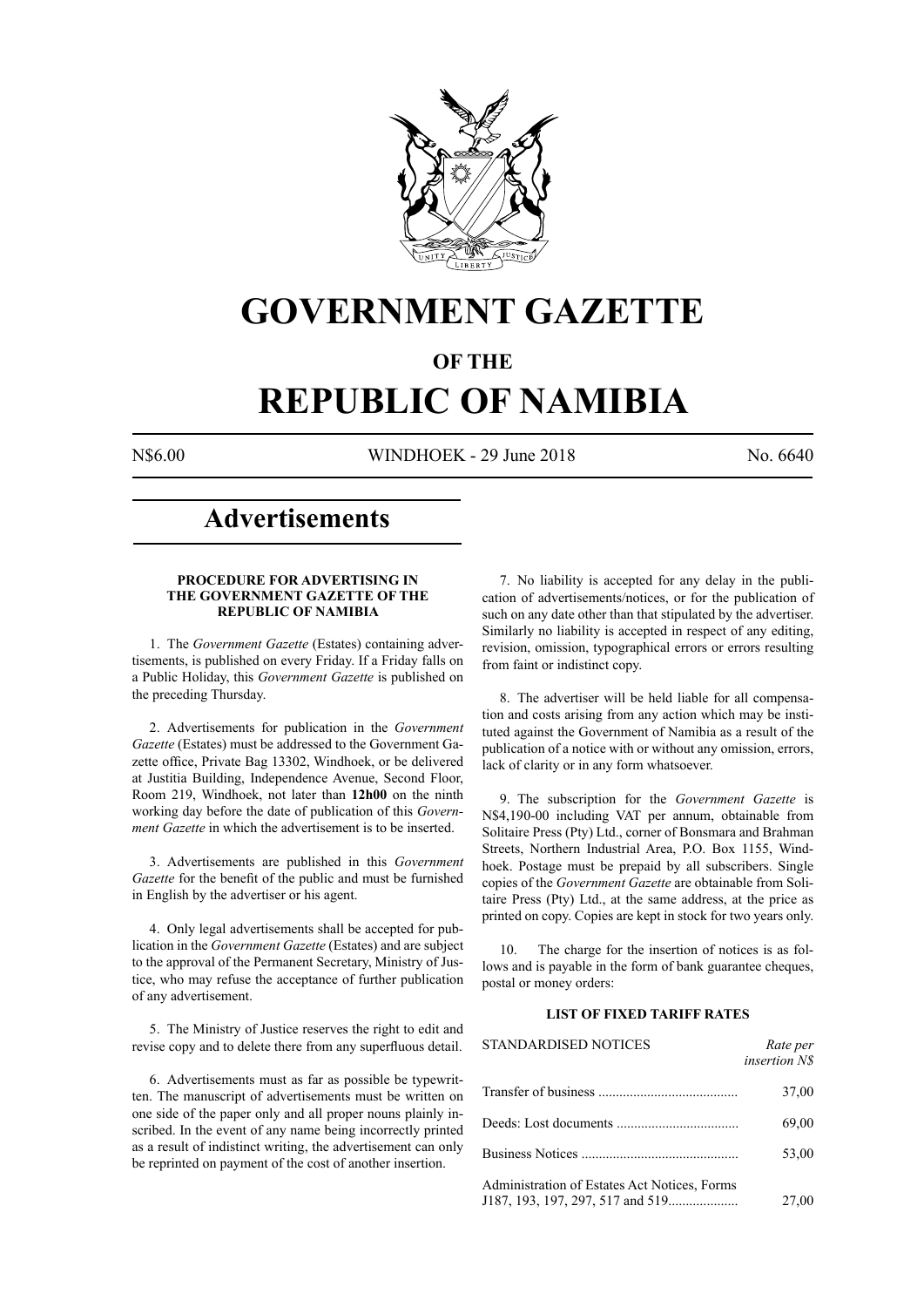| Insolvency Act and Companies Act Notices:                                                                                                                                                               | 48,00  |
|---------------------------------------------------------------------------------------------------------------------------------------------------------------------------------------------------------|--------|
| N.B. Forms 2 and 6 additional statements according<br>to word count table, added to the basic tariff.                                                                                                   | 333,00 |
| Naturalisation notices (including a reprint for the                                                                                                                                                     | 27,00  |
| Unclaimed moneys - only in the <i>Government</i><br>Gazette, closing date 15 January (per entry of                                                                                                      | 13,00  |
|                                                                                                                                                                                                         | 53,00  |
|                                                                                                                                                                                                         | 27,00  |
| NON-STANDARDISED NOTICES                                                                                                                                                                                |        |
| Company notices:                                                                                                                                                                                        |        |
| Short notices: Meetings, resolutions, offers of<br>compromise, conversions of companies, voluntary<br>windings-up, etc.: closing of members' registers<br>for transfer and/or declarations of dividends | 120,00 |
| Declaration of dividends with profit statements,                                                                                                                                                        | 267,00 |
| Long notices: Transfers, changes in respect of<br>shares or capital, redemptions, resolutions,                                                                                                          | 373,00 |
|                                                                                                                                                                                                         | 120,50 |

#### **FORM J 187**

#### **LIQUIDATION AND DISTRIBUTION ACCOUNTS IN DECEASED ESTATES LYING FOR INSPECTION**

In terms of section 35(5) of Act 66 of 1965, notice is hereby given that copies of the liquidation and distribution accounts (first and final, unless otherwise stated) in the estates specified below will be open for the inspection of all persons interested therein for a period of 21 days (or shorter or longer if specially stated) from the date specified or from the date of publication hereof, whichever may be the later, and at the offices of the Master and Magistrate as stated.

Should no objection thereto be lodged with the Master concerned during the specified period, the executor will proceed to make payments in accordance with the accounts.

535/2018 BAGOT-SMITH Frauke, 47061900156, Swakopmund. Swakopmund. Windhoek. FNB Trust Services Namibia (Pty) Ltd, P.O. Box 448, Windhoek, Namibia.

573/2018 HOEBEB Epson, 53080700341, Swakopmund. Ursula Hoebes, 68120200543. Swakopmund. Windhoek. FNB Trust Services Namibia (Pty) Ltd, P.O. Box 448, Windhoek, Namibia.

1213/2017 SCHOONBEE Emmarencia Frederika Magdalena, 11 September 1958, Tsumeb, 13 June 2017. Stephanus Jacobus Daniel Schoonbee, 54122500255. Windhoek. Tsumeb. Standard Executors & Trustees, P.O. Box 2164, Windhoek, Namibia.

347/2018 NEUMANN Mariaane, 39121800111, Swakopmund, 3 February 2018. Windhoek. Swakopmund. Liquidators' and other appointees' notices …..… 80,00 Gambling house licences/Liquor licences ........... 120,00 SALES IN EXECUTION AND OTHER PUBLIC SALES: Sales in execution ………………………......…. 207,00 Public auctions, sales, tenders and welfare organisations: Up to 75 words …………………….…….......… 69,00 76 to 250 words ……………………….….......... 171,00 251 to 350 words …………………….……........ 253,00

#### ORDERS OF THE COURT

| Provisional and final liquidations or           |        |
|-------------------------------------------------|--------|
|                                                 | 157,00 |
| Reduction of change in capital mergers, offers  |        |
|                                                 | 373,00 |
| Judicial managements, curator bonis and similar |        |
|                                                 | 373,00 |
|                                                 | 48,00  |
| Supersession and discharge of petitions (J.158) | 40,00  |
|                                                 |        |

11. The charge for the insertion of advertisements other than the notices mentioned in paragraph 10 is at the rate of N\$13,00 per cm double column. (Fractions of a cm must be calculated as a cm).

12. No advertisements shall be inserted unless the charge is prepaid. Cheques, drafts, postal or money orders must be made payable to the Ministry of Justice, Private Bag 13302, Windhoek.

Standard Executors & Trustees, P.O. Box 2164, Windhoek, Namibia.

132/2016 CLARKE Clara Johanna, 38081800522, Mariental. Mariental. Windhoek. F.M. Oehl Trust cc, P.O. Box 90290, Windhoek, Namibia.

479/2018 PROLIUS Soleil, 72071300106, Windhoek. Windhoek. F.M. Oehl Trust cc, Unit 7, 32 Schanzen Road, P.O. Box 90290, Windhoek, Namibia.

1232/2016 DU PREEZ Gert Christoffel Barnard, 43042900029, Erf 339, 69 Sean McBride Street, Olympia, Windhoek. Maretta du Preez (born Gagiano), 46033300050. Windhoek. Mathys du Preez, P.O. Box 30720, Windhoek.

52/2018 OLIVIER Paul Hermanus, 56011400132, Erf No. Rehoboth A66. Estelle Olivier, 59042210052. Rehoboth. Windhoek. V.T. van Wyk Attorneys, P.O. Box 4953, Rehoboth, Namibia

704/2004 SCHROETER Ursula Hildegard, 17 December 1932, No. 123 Werft Street, Lüderitz, Namibia. Lüdritz. Windhoek. Ellis Shilengudwa Inc. P.O. Box 2148, Swakopmund.

113/2018 DU PLESSIS Francois Jacobus, 260- 51800050, Eros Manor 2A, Windhoek. Namibia. Windhoek. Advance Wealth Management (Pty) Ltd, P.O. Box 86568, Eros, Windhoek.

197/2000 VAN WYK Stefanus, 4412140500119, Erf 310, Tjikati Street, Katutura, Windhoek. Magrieta van Wyk, 50060400307. Windhoek. Windhoek. Afflux Investments cc, P.O. Box 1130, Windhoek.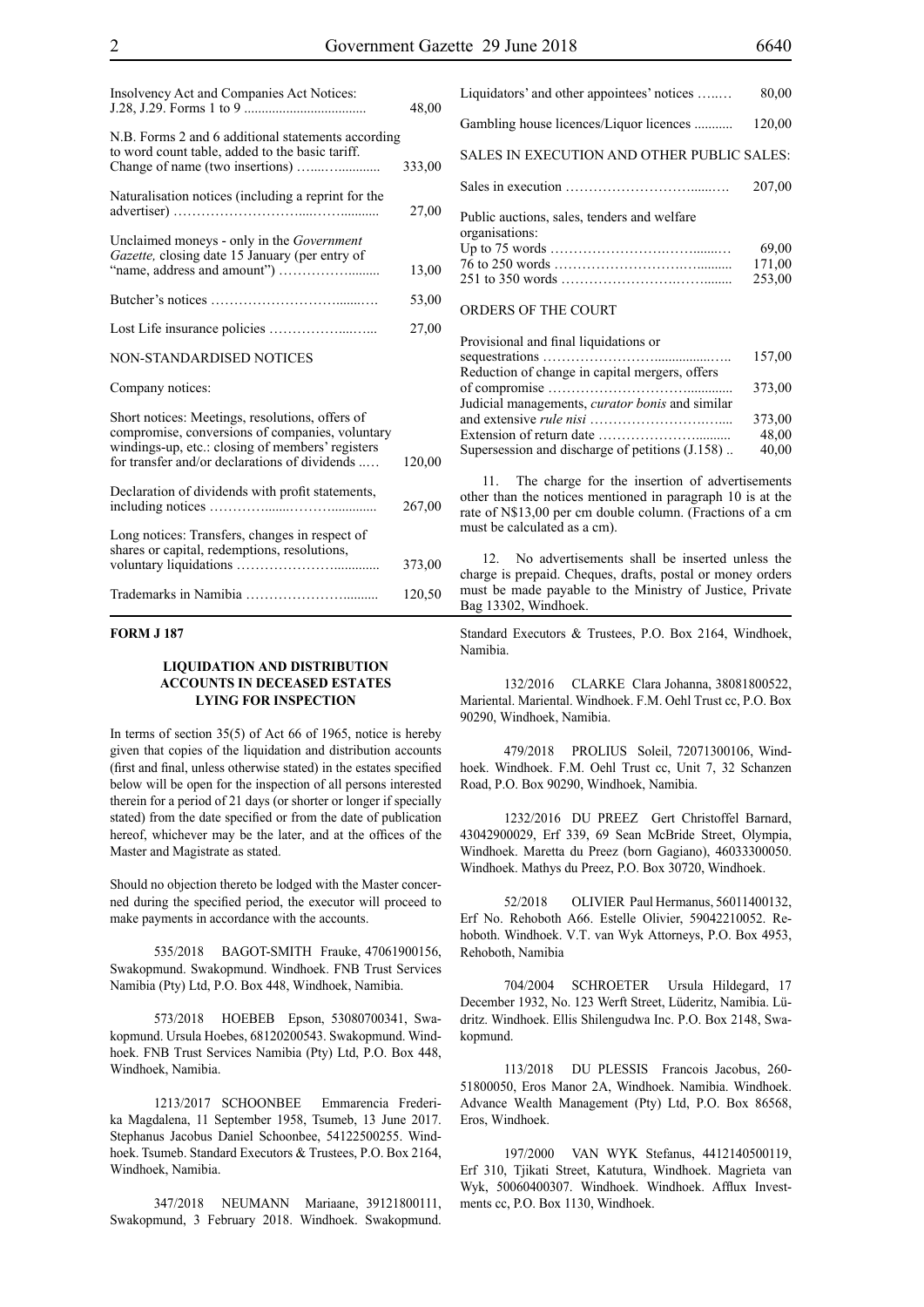448/2017 GAROEB Toage Justus, Erf 470, Body Corpporate, Bach Heim Unit 1, Bach Street, Windhoek West. Windhoek. Windhoek. Afflux Investments cc, P.O. Box 1130, Windhoek.

1486/2017 hayes John, 50040300420, Plot No. 2, Daan Viljoen, Windhoek. Windhoek. Du Toit Associates, 15 Robert Mugabe Avenue, P.O. Box 2004, Windhoek.

63/2018 KOGL Hertha Bertha W., 33072800251, Usakos, Erongo Region. Usakos. Windhoek. Executrust (Pty) Ltd, P.O. Box 32098, Windhoek.

48/2012 HASHIKUTUUA Salem, 56070900642, Windhoek. Supplementary. Nathalia Hashikutuua, 63041- 410079. Windhoek. Windhoek. Sibeya & Partners Legal Practitioners, cnr Schoeman & March Street, Windhoek-North.

2039/2015 TSHANGULA Dominicus, 60050502- 492, Omusati Region. Oshakati. Windhoek. Sibeya & Partners Legal Practitioners, cnr Schoeman & March Street, Windhoek-North.

871/2006 DIRKS Damian Mophuti, 531007- 1000091, Khomas, 29 November 2002. Windhoek. Windhoek. Shilunga Estates Consultants, Office No. 9, Atlas House, 177 Sam Nujoma Drive, Windhoek.

1430/2016 LAUER Thomas Benedikt, 3150041985, House No. 830, Tutongeni, Rundu. Windhoek. Isaacks & Associates Inc, P.O. Box 23317, Windhoek.

102/2018 KATJIMUNE Gottlieb, 49080600210, Windhoek. Dorcas Uvatera Katjimune, 51102300179. Windhoek. Windhoek. FNB Trust Services Namibia (Pty) Ltd, P.O. Box 448, Windhoek, Namibia.

#### **FORM J 193**

#### **NOTICE TO CREDITORS IN DECEASED ESTATES**

All persons having claims against the estates mentioned below are hereby called upon to lodge their claims with the executors concerned, within 30 days (or otherwise as indicated) calculated from the date of publication hereof. The information is given in the following order: Estate number, surname and Christian names, date of birth, identity number, last address, date of death; surviving spouse's names, surname, date of birth and identity number; name and address of executor or authorised agent, period allowed for lodgement of claims if other than 30 days.

820/2018 VENTER Johannes Hendrikus, Windhoek, 15 July 1935, 35071500043, Windhoek, 21 May 2018. Sarie Sophia Venter, 5 December 1937. F.M. Oehl Trust cc, P.O. Box 90290, Windhoek.

751/2018 HEYDENRYCH Johann, Windhoek, 1 September 1949, 49090100458, Gobabis, 13 April 2018. Elizabeth Gertruida Albertina Heydenrych, 12 April 1951, 51041200250. Bank Windhoek Ltd, P.O. Box 15, Windhoek.

752/2018 HOLMES Ingrid Martha Gertrud, Windhoek, 27 January 1935, 35012700090, Walvis Bay, 30 April 2018. Bank Windhoek Ltd, P.O. Box 15, Windhoek.

808/2018 MERCKER Hans Henning, Windhoek, 3 February 1932, 32020300206, Swakopmund, 19 March 2018. Bank Windhoek Ltd, P.O. Box 15, Windhoek.

811/2018 VAN ZYL Susanna Elizabeth, Windhoek, 12 December 1945, 45121200447, Windhoek, 12 May 2018. Bank Windhoek Ltd, P.O. Box 15, Windhoek.

807/2018 BEUTHIN Mara, Windhoek, 20 September 1931, 31092000062, Windhoek, 21 January 2018. Bank Windhoek Ltd, P.O. Box 15, Windhoek.

592/2018 BEUKES Abraham John, Windhoek, 28 October 1944, 44102800077, Windhoek, 17 September 2017. Johanna Wilhelmina Beukes, 24 March 1943, 43032400147. Bank Windhoek Ltd, P.O. Box 15, Windhoek.

749/2018 VON MOLLENDORF Erich, Windhoek, 12 May 1938, 38051200403, Tsumeb, 22 December 2017. Thelma von Mollendorf, 20 August 1937, 37082000359. Bank Windhoek Ltd, P.O. Box 15, Windhoek.

332/2018 KRUMHOLZ Heinz Werner, Windhoek, 10 January 1944, 44011000450, Omaruru, 24 January 2018. Elke Elfriede Froese, 47112400058. Standard Executors & Trustees, P.O. Box 2164, Windhoek, Namibia.

331/2018 KISTING Franciska Elisabeth, Windhoek, 23 November 1939, 39112300160, Keetmanshoop, 30 October 2017. Standard Executors & Trustees, P.O. Box 2164, Windhoek, Namibia.

804/2018 UUPINDI Ruben Kotokeni, Windhoek, 17 July 1953, 53071700652, Iitananga, Uukwaluudhi, 7 November 2017. FNB Trust Services Namibia (Pty) Ltd, P.O. Box 448, Windhoek, Namibia.

839/2018 OBERHOLZER Jan Aderiaan, Windhoek, 9 March 1943, 43030900096, South Africa, 25 April 2018. FNB Trust Services Namibia (Pty) Ltd, P.O. Box 448, Windhoek, Namibia.

838/2018 MARTIN Johann, Windhoek, 22 September 1932, 32092210017, Henties Bay, 7 May 2018. FNB Trust Services Namibia (Pty) Ltd, P.O. Box 448, Windhoek, Namibia.

850/2018 BOHITILE David, Windhoek, 21 October 1933, 33102100058, Farm Ruimte No. 366, Gobabis District, Omaheke Region, 27 April 2018. F.M. Oehl Trust cc, P.O. Box 90290, Windhoek.

724/2018 PETRUS Festus, Windhoek, 2 February 1964, 64020202699, Erf No. 1731, Otjiwarongo, 10 January 2005. Dr. Weder, Kauta & Hoveka Inc., 3rd Floor, WKH House, Jan Jonker Road, Ausspannplatz, P.O. Box 864, Windhoek, Namibia.

798/2018 DU TOIT Danël Casparus, Windhoek, 13 March 1968, 68031300216, Erf 1713, Steen Street, Keetmanshoop, 7 March 2018. Advance Wealth Management (Pty) Ltd, P.O. Box 86568, Eros, Windhoek.

309/2017 ZHANG Xiaoqiang, Windhoek, 10 November 1970, G48222630, Erf 101, Oshakati West, Oshakati, Namibia, 14 February 2017. Liu Ying, 28 December 1973, G266778497. De Klerk, Horn and Coetzee Incorporated, No.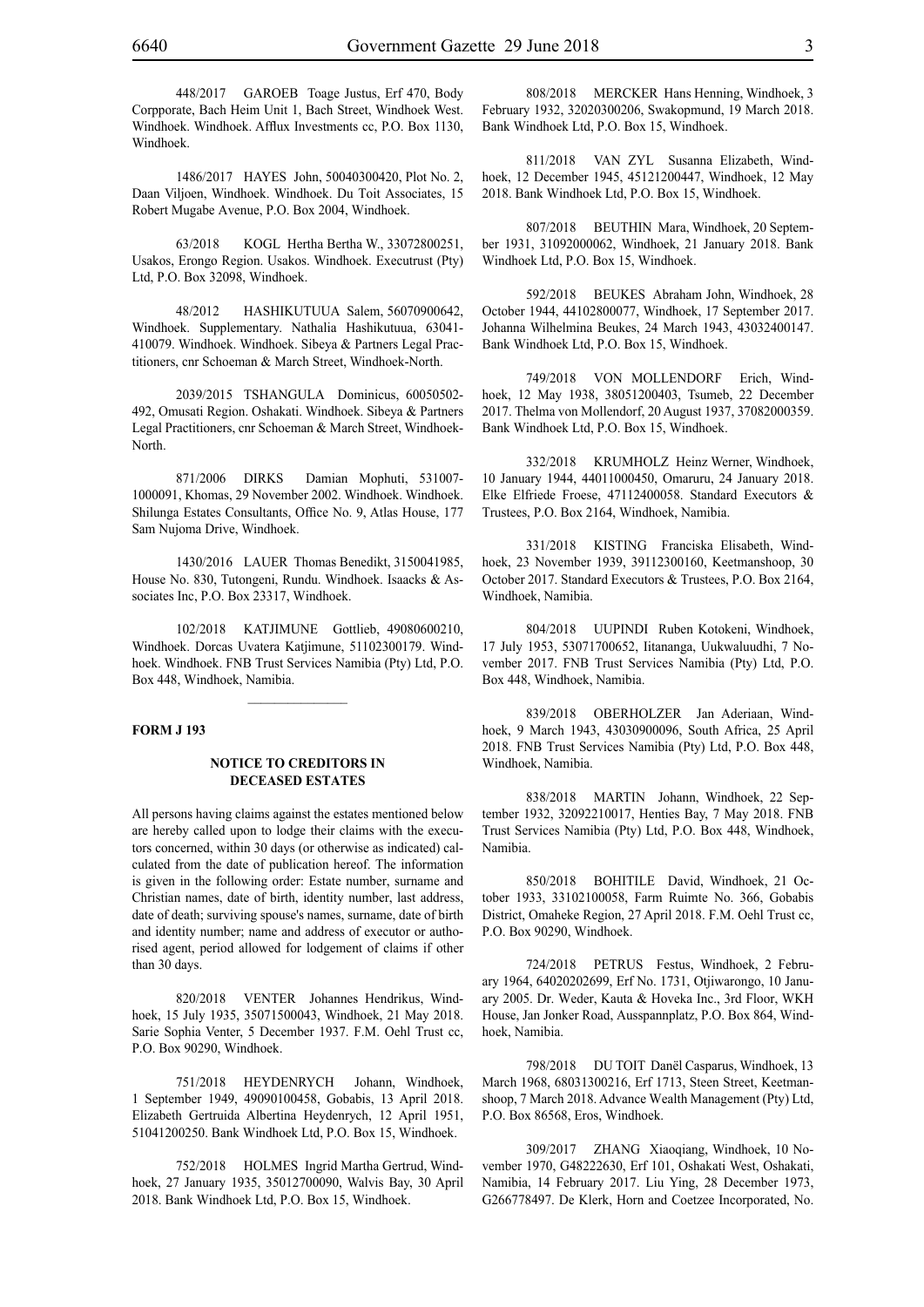4 Eadie Street, P.O. Box 90181, Klein Windhoek, Windhoek, Republic of Namibia.

769/2018 WESSELS Ilse Marie, Windhoek, 14 September 1975, 75091400141, D1 Namib Park Estate, Hella Kuppe Street, Olympia, Windhoek, 16 April 2018. Pointbreak Trust and Estates (Pty) Ltd, P.O. Box 156, Windhoek.

321/2018 GIEL Lea, Windhoek, 24 April 1957, 57042400224, Erf 388, Khorixas, 5 October 2016. Afflux Investments cc, P.O. Box 1130, Windhoek.

775/2017 FESTUS Nason, Windhoek, 26 June 1961, 61092600604, Erf Windhoek Central Prison Premises, 20 March 2017. Loide Festus, 65061201167. Afflux Investments cc, P.O. Box 1130, Windhoek.

780/2018 KASHIYARUA Festus, Windhoek, 18 October 1954, 54101800189, Erf 1276, Okahandja, 22 May 2018. Theresia Kashiyarua, 58071300071. Afflux Investments cc, P.O. Box 1130, Windhoek.

626/2018 SANYANDO Matengu Gilbert, Windhoek, 15 September 1960, 6009150400206, Khomas, 12 February 2018. Sibeya & Partners Legal Practitioners, cnr Schoeman & March Street, Windhoek-North.

1759/2017 DIKOKOBELE Lucia Didimalang, Windhoek, 5 October 1952, 52100500325, Kalkfontein, Botswana, 11 September 2016. Bernard Chaune, 11 November 1945, 45111100091. Mr. Gilroy L. Kasper, 27 Heinitzburg Street, Luxury Hill, P.O. Box 3920, Windhoek.

1819/2017 IMMANUEL Titus, Windhoek, 6 March 1947, 47030610032, Outapi, 11 September 2017. Tipara Estates, Block B, 3rd Floor, Unit 166, Maerua Mall, P.O. Box 25869, Windhoek.

256/2012 DAMASEB Johannes Peter, Windhoek, 17 January 1960, 60011700335, Erf No. 778 and 779, Omulunga Street, Tsumeb, 23 February 2003. Namib Capital Investments cc, P.O. Box 80455, Windhoek.

780/2017 DANIEL Kulaumone, Windhoek, 26 May 1966, 66052600365, Erf 1582, Roosevelt Street, Goreangab, 14 March 2017. Linda Ndapewa Daniel, 9 December 1972, 72120910049. Namib Capital Investments cc, P.O. Box 80455, Windhoek.

261/2018 PIENAAR Ruben, Windhoek, 27 January 1968, 68012700573, Erf 550, Tamariskia, 11 November 2016. Namib Capital Investments cc, P.O. Box 80455, Windhoek.

671/2018 TJITOMBO Johanna, Windhoek, 14 May 1963, 63051400599, Erf 487, Nau-aib, Okahandja, 30 October 2017. Theofilus Matheus Tjitombo, 4 July 1962, 62070400549. Namib Capital Investments cc, P.O. Box 80455, Windhoek.

897/2017 SKRYWERS Siegfried, Windhoek, 24 February 1982, 82022410521, Erf 863, Psalm Street, Katutura, 6 May 2017. Namib Capital Investments cc, P.O. Box 80455, Windhoek.

111/2018 GORESES Gisela, Windhoek, 13 April 1965, 65041300070, Erf 1722, Green Mountain Dam Road, 17 January 2018. Namib Capital Investments cc, P.O. Box 80455, Windhoek.

564/2018 NAKAAMBO Jakobin, Windhoek, 14 July 1968, 68071400092, Erf 1630, Naule Street, Goreangab, 22 November 2017. Namib Capital Investments cc, P.O. Box 80455, Windhoek.

246/2018 GAWANAB Frans, Windhoek, 28 November 1940, 40112800068, Erf 111, Nomtsoub, Tsumeb, 7 November 2005. Namib Capital Investments cc, P.O. Box 80455, Windhoek.

774/2018 KARIKO Albertus, Windhoek, 19 September 1944, 44091900089, Erf 2110, Korinthiers Street, Katutura, 3 February 2017. Anna Kariko, 15 April 1941, 41041500475. Fisher, Quarmby & Pfeifer, P.O. Box 37, Windhoek.

249/2018 SWARTZ Christoffel Francois, Windhoek, 24 June 1932, 32062400063, Keetmanshoop, 27 November 2017. Fisher, Quarmby & Pfeifer, P.O. Box 37, Windhoek.

310/2014 DAVID Filipus, Windhoek, 25 March 1939, 3903251100074, Erf 6083, Judika Street, Windhoek. Hileni Muileni Ilonga, 5 August 1944, 44080500033. Fisher, Quarmby & Pfeifer, P.O. Box 37, Windhoek.

658/2018 SWARTZ Christina Magdalena, Windhoek, 28 July 1933, 33072800049, Keetmanshoop, 18 February 2018. Fisher, Quarmby & Pfeifer, P.O. Box 37, Windhoek.

452/2018 SNYMAN Philippus Johannes, Windhoek, 26 January 1942, 4201265010081, Farm Aukam No. 104, Bethanie, 8 Januay 2016. Hermina Christina Snyman, 4308310076081. Fisher, Quarmby & Pfeifer, P.O. Box 37, Windhoek.

1728/2017 FIGUEIRA Antonio Eduardo Gil, 1 January 1960, 62 Fishreier Street, Vineta, Swakopmnd, 12 April 2017. G. Figueira, c/o P. Watson, P.O. Box 97100, Windhoek.

 $\frac{1}{2}$ 

#### **FORM 1**

#### **APPOINTMENT OF TRUSTEES AND LIQUIDATORS AND PROOF OF CLAIMS IN SEQUESTRATED ESTATES OR COMPANIES BEING WOUND UP**

Pursuant to subsection (3) of section fifty-six, section seventyseven and subsection (3) of section forty of the Insolvency Act, 1936, section 339, 366, 375 (5)(b) and 402 of the Companies Act, 1973, notice is hereby given that the persons mentioned below have been appointed trustee or liquidators, as the case may be, and that persons indebted to the estate or companies are required to pay their debts to them forthwith unless otherwise indicated.

Meetings of creditors of the said estate or companies will be held on the dates and the times and places mentioned below, for proof of claims against the estates or companies, for the purpose of receiving the trustees' or liquidators' reports as to the affairs and conditions of the estates or companies and for giving the trustees or liquidators directions concerning the sale of recovery or any matter relating to the administration thereof.

W35/16 **Insolvent Estate: Marthinus David O'Callaghan** (In Liquidation). I.R. McLaren, Trustee, Bruni & McLaren, P.O. Box 11267, Klein Windhoek. 18 July 2018 at 10h00 before the Master of the High Court, Windhoek. Second meeting of creditors.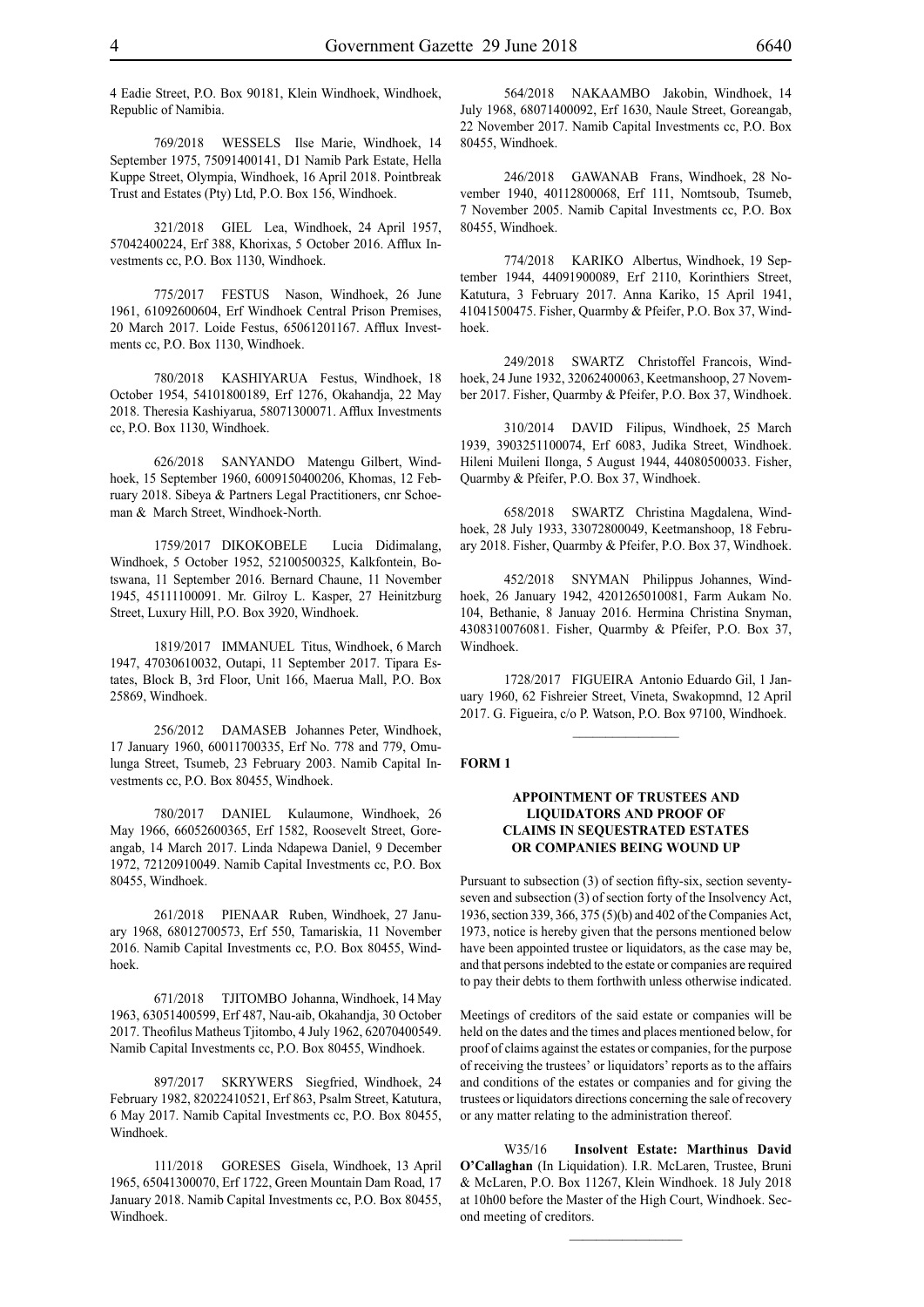#### **FORM 2**

#### **MEETING OF CREDITORS IN SEQUESTRATED ESTATES OR COMPANIES BEING WOUND UP**

Pursuant to sections *forty-one* and *forty-two* of the Insolvency Act, 1936, notice is hereby given that a meeting of creditors will be held in the sequestrated estates or companies being wound up mentioned below, on the dates, at the times and places and for the purpose thereof.

Meetings in a town in which there is a Magistrate's office, will be held before the Master, elsewhere they will be held before the Magistrate.

The particulars given in the following order: The number of estate/company; the name and description of the estate/company; the date, hour and place of meeting and the purpose of the meeting.

W25/17 **Instinct Investments Close Corporation** (In Liquidation). 11 July 2018, at 10h00 at the Office of the Master of the High Court, Windhoek. Special meeting, proof of further claims. L&B Commercial Services (Pty) Ltd, Private Bag 40781, Ausspannplatz.

W21/15 **Purity Manganese (Pty) Ltd** (In Liquidation). 11 July 2018, at 10h00 at the Office of the Master of the High Court, Windhoek. Special meeting, proof of further claims. Bruni & McLaren, P.O. Box 11267, Klein Windhoek.

 $\frac{1}{2}$ 

#### **FORM 4**

#### **LIQUIDATION ACCOUNTS AND PLANS OF DISTRIBUTION OR CONTRIBUTION IN SEQUES-TRATED ESTATES OR COMPANIES BEING WOUND UP**

Pursuant to section 77 of the Co-operatives Act 1996 (as amended) notice is hereby given that the liquidation accounts and plans of distribution or contribution in the estates or companies/cooperatives mentioned below, will lie for inspection of creditors at the offices of the Registrar of Co-operatives, Luther Street, Windhoek and Investment Trust Company (Pty) Ltd .The particulars given are the following order: Name and description of estate/cooperative, description of account, place of account lying for inspection.

W15/17 **Erf Number Three Six Nine Langstrand cc** (In Liquidation). First and Final Liquidation and Distribution Account. Office of the Master of the High Court, Windhoek and Magistrate Walvis Bay for a period of 14 days as from 29 June 2018. D.J. Bruni, Liquidator, Bruni & McLaren, P.O. Box 11267, Klein Windhoek.

W11/16 **Namspace Contractors cc** (In Liquidation). Second Distribution Account. Office of the Master of the High Court, Windhoek and Magistrate Swakopmund for a period of 14 days as from 29 June 2018. D.J. Bruni, Liquidator, Bruni & McLaren, P.O. Box 11267, Klein Windhoek.

W02/17 **AJP Strauss Renovations cc** (In Liquidation). First and Final Liquidation and Distribution Account. Office of the Master of the High Court, Windhoek and Magistrate Swakopmund for a period of 14 days as from 29 June 2018. D.J. Bruni, Liquidator, Bruni & McLaren, P.O. Box 11267, Klein Windhoek.

W12/05 **Swasol Holdings (Proprietary) Limited** (In Liquidation). Third and Final Liquidation and Distribution Account. Office of the Master of the High Court, Windhoek and Magistrate Okahandja for a period of 14 days as from 29 June 2018. D.J. Bruni & I.R. Mclaren, Joint Liquidators, Bruni & McLaren, P.O. Box 11267, Klein Windhoek.

 $\frac{1}{2}$ 

#### **FORM 5**

#### **PAYMENT OF DIVIDENDS AND COLLECTION OF CONTRIBUTIONS IN SEQUESTRATED ESTATES OR COMPANIES BEING WOUND UP**

The liquidation accounts and plans of distribution or contribution in the sequestrated estates or companies being wound up mentioned below having been confirmed on dates mentioned therein, notice is hereby given, pursuant to sub-section (1) of section one hundred and thirteen of the Insolvency Act, 1936, and section 409(2) of the Companies Act, 1973, that dividends are in the course of payment or contributions are in the course of collection in the said estates or companies as set forth below, and that every creditor liable to contribution is required to pay the trustee the amount for which he/she is liable at the address mentioned below.

The particulars are given in the following order: Number of estate or company; name and description of estate or company; date when account confirmed; whether a dividend is being paid or contribution collected or both; name and address of Trustee or Liquidator.

W29/16 **Namibia Elektro Farm Services cc** (In Liquidation). 28 May 2018. No Dividends paid to Concurrent Creditors. Supplementary First and Final Liquidation and Distribution Account. D.J. Bruni & S.H. Steyn, Liquidators, Bruni & McLaren, P.O. Box 11267, Klein Windhoek and L&B Commercial Services (Pty) Ltd, Private Bag 40781, Ausspannplatz, Windhoek.

#### **IN THE MAGISTRATE'S COURT FOR THE DISTRICT OF WINDHOEK**

 $\frac{1}{2}$ 

**HELD AT WINDHOEK CASE NO: 3108 OF 2017**

In the matter between:

**BODY CORPORATE OF LIONS COURT** Execution Creditor

and

#### **THE EXECUTOR / ADMINISTRATOR OF THE ESTATE OF LATE MATHEUS GERETH KATJIMUNE being GERSOM RIPANGURUA KATJIMUNE** Execution Debtor

#### **NOTICE OF SALE IN EXECUTION**

IN EXECUTION of a Judgment granted by the above Honourable Court against the Execution Debtor on **25 July 2017**, the following property will be sold by public auction on **17 July 2018**, at **12H00** by the Messenger of the Court for the district of Windhoek in front of the Magistrate's Court, Mungunda Street, Katutura, Windhoek: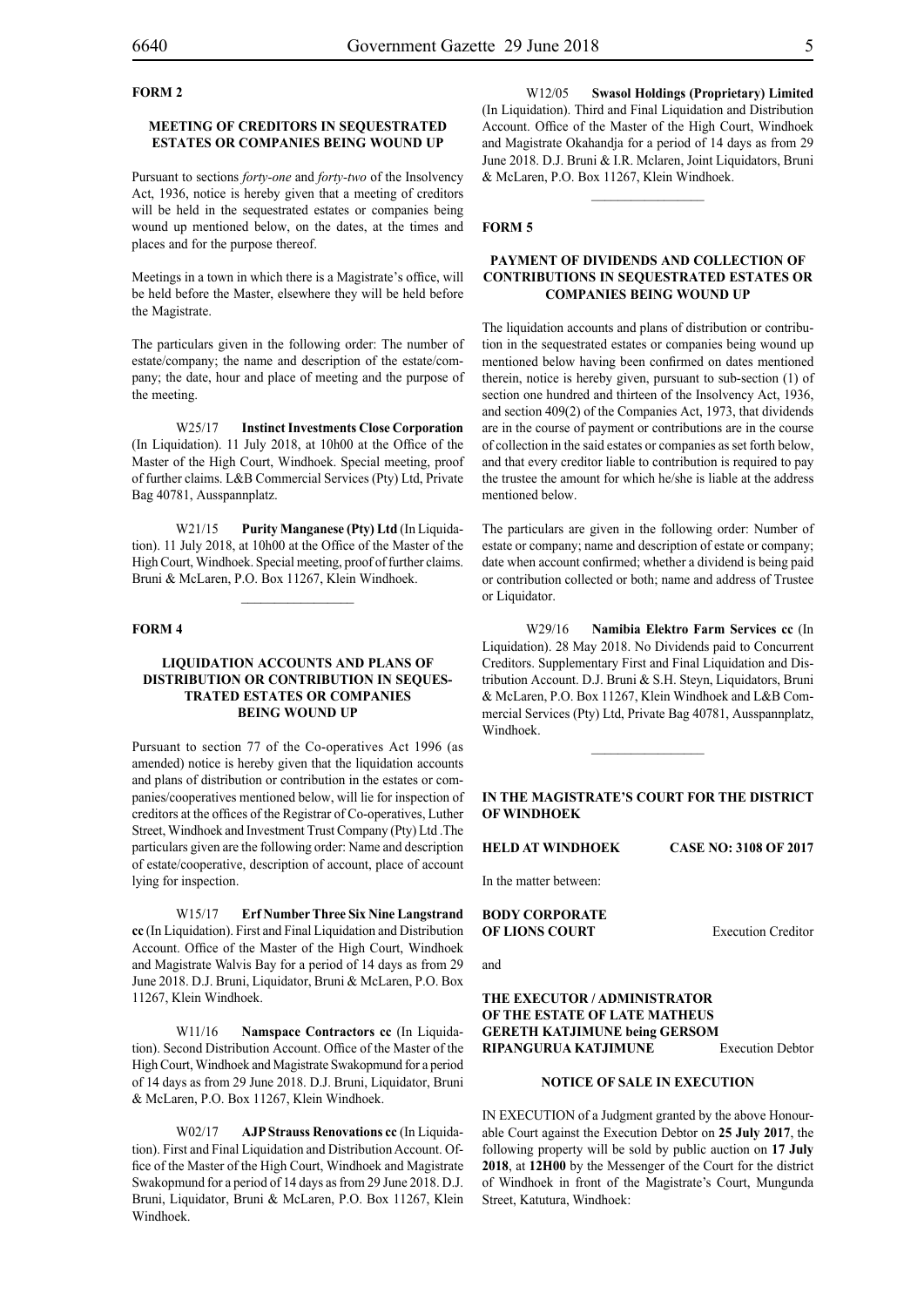- (a) Section No. 14 as shown and more fully described on Section Plan No. 23/2003 in the development scheme known as Lions Court, in respect of the land and building or buildings, situate at Khomasdal , in the Municipality of Windhoek, Registration Division "K", Khomas Region, of which the floor area according to the said Sectional Plan (One Hundred and Twelve) square metres in extent, and
- (b) An undivided share in the common property in the development scheme, apportioned to that Section in accordance with the participation quota as endorsed on that Sectional Plan.

HELD under Certificate of Registered Sectional Title No. 23/2003 (14)(UNIT), dated 1 October 2003, with all fixed improvements thereon.

Alleged improvements: 2 x Bedrooms, 1 x Bathroom, 1 x Lounge, 1 x Kitchen.

#### **MAIN CONDITIONS OF SALE:**

- 1 . The Sale is subject to the provisions of the Magistrate's Court Act 32 of 1944, as amended.
- 2. The property will be sold "voetstoots" according to the existing title deed.
- 3. One tenth of the purchase price will be payable immediately after the Sale in cash, the balance against transfer to be secured by a bank or building society guarantee.
- 4. The complete conditions of Sale may be inspected at the office of the Messenger of the Court, Windhoek (Tel no: 248568) and at the Plaintiffs Attorneys' offices at the undermentioned address.
- 5. The sale will be in Namibian Dollars and no bid less than N\$1,00 (ONE NAMIBIAN DOLLAR) will, be accepted.

DATED AT WINDHOEK on 14 May 2018

VAN DER MERWE-GREEFF ANDIMA INC ATTORNEYS FOR PLAINTIFF / Execution Creditor 28 CHURCH STREET WINDHOEK

#### **IN THE MAGISTRATE'S COURT FOR THE DISTRICT OF WINDHOEK**

 $\frac{1}{2}$ 

**HELD AT WINDHOEK CASE NO: 7334 OF 2014**

In the matter between:

#### **THE MUNICIPAL COUNCIL OF WINDHOEK** Execution Creditor

and

**REBEKKA SWARTZ** Execution Debtor

#### **NOTICE OF SALE IN EXECUTION**

IN EXECUTION of a Judgment granted by the above Honourable Court against the Execution Debtor on **3 December 2014**, the following property will be sold by public auction on **17**  **July 2018**, at **10H00** by the Messenger of the Court for the district of Windhoek in front of the Magistrate's Court, Mungunda Street, Katutura, Windhoek:

| <b>CERTAIN ERF:</b> | Erf 10332, (A Portion of Erf 4816), 3-13<br>Saima Amunyela Street, Katutura |
|---------------------|-----------------------------------------------------------------------------|
| SITUATE:            | In the Municipality of Windhoek<br>Registration Division: "K"               |
| <b>REGION:</b>      | Khomas                                                                      |
| <b>MEASURING:</b>   | 74m <sup>2</sup> (seventy four square metres)                               |

with all fixed improvements thereon.

Alleged improvements: 1 x Kitchen, 1 x Lounge, 1 x Bedroom, 1 x ½ Bathroom.

#### **MAIN CONDITIONS OF SALE:**

- 1. The Sale is subject to the provisions of the Magistrate's Court Act 32 of 1944, as amended.
- The property will be sold "voetstoots" according to the existing title deed.
- 3. One tenth of the purchase price will be payable immediately after the Sale in cash, the balance against transfer to be secured by a bank or building society guarantee.
- 4. The complete conditions of Sale may be inspected at the office of the Messenger of the Court, Windhoek (Tel no: 248568) and at the Plaintiffs Attorneys' offices at the undermentioned address.
- 5. The sale will be in Namibian Dollars and no bid less than N\$1,00 (ONE NAMIBIAN DOLLAR) will be accepted.

DATED AT WINDHOEK on 16 May 2018.

VAN DER MERWE GREEFF ANDIMA INC. ATTORNEYS FOR PLAINTIFF /Execution Creditor 28 CHURCH STREET WINDHOEK

#### **IN THE HIGH COURT OF NAMIBIA (Main Division) Case Number: HC-MD-CIV-ACT-CON-2017/02150**

 $\frac{1}{2}$ 

In the matter between:

**GUNNAR JENSEN ACTING IN HIS CAPACITY AS A TRUSTEE OF THE CHRIS ELOFF BUILDING MATERIALS TRUST T/A PENNYPINCHERS ONGWEDIVA** Plaintiff

and

#### **SKYWAYS PROPERTIES CC** First Defendant **CHRISTOPH SHINANA** Second Defendant

#### **NOTICE OF SALE IN EXECUTION OF IMMOVABLE PROPERTY**

Pursuant to a Judgement of the above Honourable Court granted on **1 December 2017**, the following immovable property will be sold "voetstoots" by the Deputy Sheriff for the District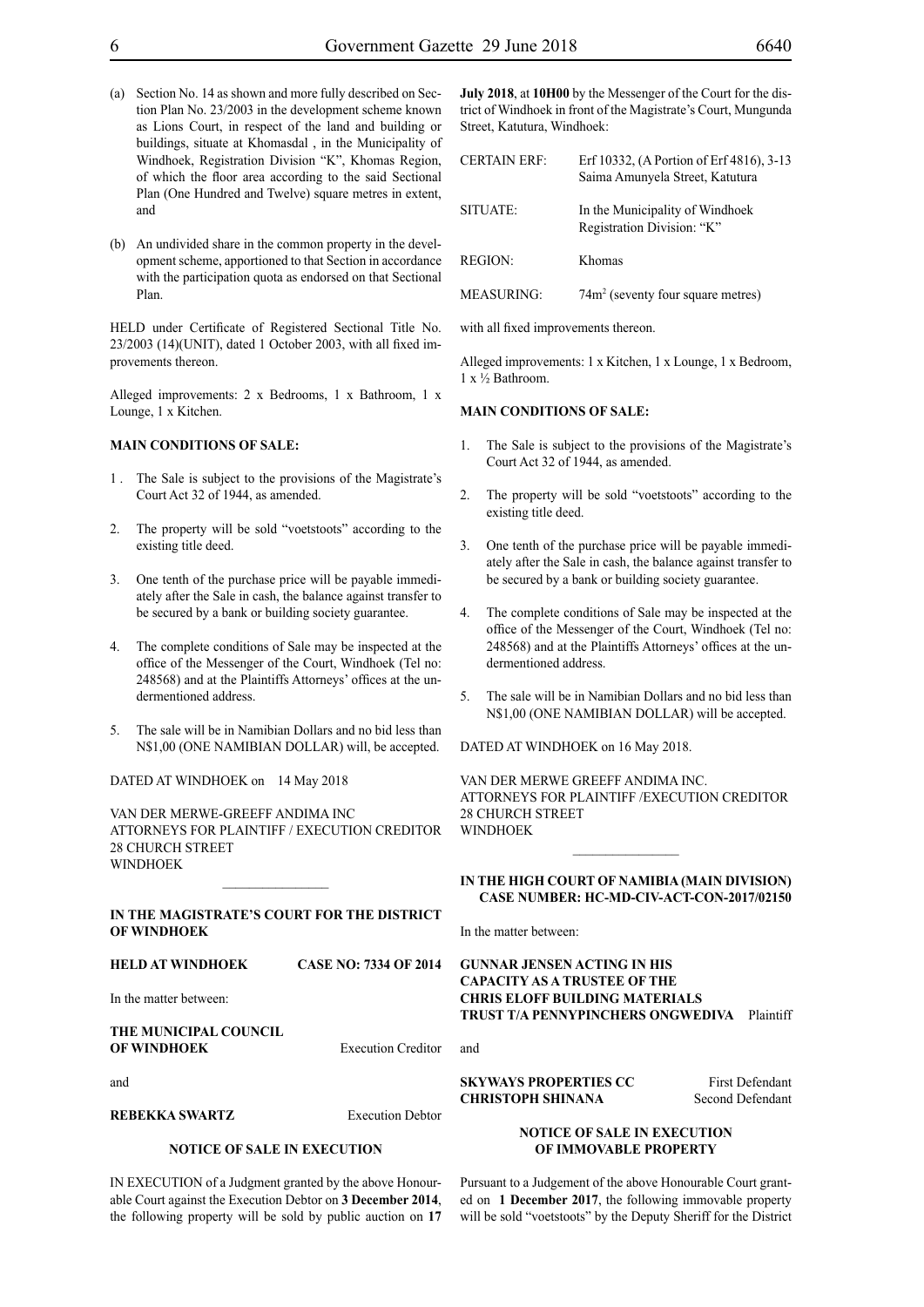| <b>CERTAIN:</b>   | Erf 189, Oshikuku                                                        |
|-------------------|--------------------------------------------------------------------------|
| SITUATE:          | In the Town of Oshikuku<br>(Registration Division "A")<br>Omusati Region |
| <b>MEASURING:</b> | 756 (seven five six) square metres                                       |

HELD BY Deed of Transfer No. T 6211/2003

IMPROVEMENTS: 1 x Lounge, 1 x Dining Room, 1 x Kitchen, 2 x Toilets 2 x Bathrooms 6 x Bedrooms 1 x Garage

The "Conditions of Sale in Execution" will lie for inspection at the office of the Deputy Sheriff in Oshikuku, and at the Office of Plaintiffs Legal Practitioners of Record in Windhoek at Plaintiffs Attorneys, Etzold ó Duvenhage, at the undermentioned address.

DATED at WINDHOEK this 28th day of MAY 2018.

ETZOLD - DUVENHAGE LEGAL PRACTTIONER FOR PLAINTIFF 33 FELD STREET **WINDHOEK** 

#### **IN THE HIGH COURT OF NAMIBIA CASE NO. I HC-MD-CIV-ACT-CON-2017/00963**

In the matter between:

#### **STANDARD BANK NAMIBIA LIMITED** Plaintiff

and

#### **NICOLENE GROENEWALD** First Defendant

#### **NOTICE OF SALE IN EXECUTION**

In execution of a Judgment of the above Honourable Court, dated **11 MAY 2018** in the above action, a sale without reserve, will be held by the Deputy Sheriff, **SWAKOPMUND**, at Erf No. 76 Mile 4, 19 Abelone Street, Swakopmund, on **13 JULY 2018**, at **10H00**, of the under mentioned property:

| <b>CERTAIN:</b>   | Erf No. 76, Mile 4                                                                                                                                                        |
|-------------------|---------------------------------------------------------------------------------------------------------------------------------------------------------------------------|
| SITUATE:          | In the Municipality of Swakopmund<br>(Registration Division "G")<br>Erongo Region                                                                                         |
| <b>MEASURING:</b> | 375 (three hundred and seventy five)<br>square metres                                                                                                                     |
| <b>HELD BY:</b>   | Deed of Transfer No. T. 7746/2015                                                                                                                                         |
| SUBJECT:          | To all the conditions contained therein.                                                                                                                                  |
| Improvements:     | 3 x bedrooms, 1 x lounge, 1 x dining<br>room, 1 x kitchen, 1 x scullery, 2 x bath-<br>rooms, 1 x entertainment area, 1 x study<br>corner, 1 x guest room, 2 x garage, 1 x |

storeroom

TERMS 10% of the purchase price and the auctioneers' commission must be paid on the date of the sale. The further terms and conditions of the sale will be read prior to the auction and lie for inspection at the office of the Deputy Sheriff, SWAKOP-MUND and at the offices of the execution creditor's attorneys.

DATED at WINDHOEK this 7th day of JUNE 2018.

DR WEDER KAUTA & HOVEKA INC. Legal Practitioner for Plaintiff 3RD Floor WKH House Jan Jonker Road WINDHOEK

#### **KOKERBOOM POWER SUPPLY (PROPRIETARY) LIMITED 2003/229**

 $\overline{\phantom{a}}$  ,  $\overline{\phantom{a}}$  ,  $\overline{\phantom{a}}$  ,  $\overline{\phantom{a}}$  ,  $\overline{\phantom{a}}$  ,  $\overline{\phantom{a}}$  ,  $\overline{\phantom{a}}$  ,  $\overline{\phantom{a}}$  ,  $\overline{\phantom{a}}$  ,  $\overline{\phantom{a}}$  ,  $\overline{\phantom{a}}$  ,  $\overline{\phantom{a}}$  ,  $\overline{\phantom{a}}$  ,  $\overline{\phantom{a}}$  ,  $\overline{\phantom{a}}$  ,  $\overline{\phantom{a}}$ 

#### **NOTICE TO SHAREHOLDER OF GENERAL SHAREHOLDERS' MEETING**

NOTICE IS HEREBY given that a general shareholders' meeting of the company will be held at the Dining Hall of the Private School, Keetmanshoop on 23rd day of July 2018, for the following purpose:

Consideration and, if deemed fit, passing with or without modification, the following special resolutions:

#### **SPECIAL RESOLUTIONS:**

#### **RESOLVED:**

**THAT** the issued share capital of the company be declared NIL and VOID;

**THAT** the share capital of the company be cancelled in its entirety in terms of section 25 of the Companies Act, Act 28 of 2004, as amended;

**THAT** the company be converted from a private company having a share capital to a non-profit association incorporated under Section 21 of the Companies Act, Act 28 of 2004, as amended:

**THAT** the main object and principle business of the Company be change to:

The promotion and the supply of alternate electricity to the community of farmers as long as they will be members of the Association

**THAT** the Memorandum of Association and Articles of Association be deleted in its entirety and replaced with a Memorandum of Association and Articles of Association for a non-profit association incorporated under Section 21 of the Companies Act, Act 28 of 2004, as amended.

#### **ORDINARY RESOLUTION:**

#### **RESOLVED:**

**THAT** the board of directors be authorized to compile a document which stipulates the membership rules of the converted Company.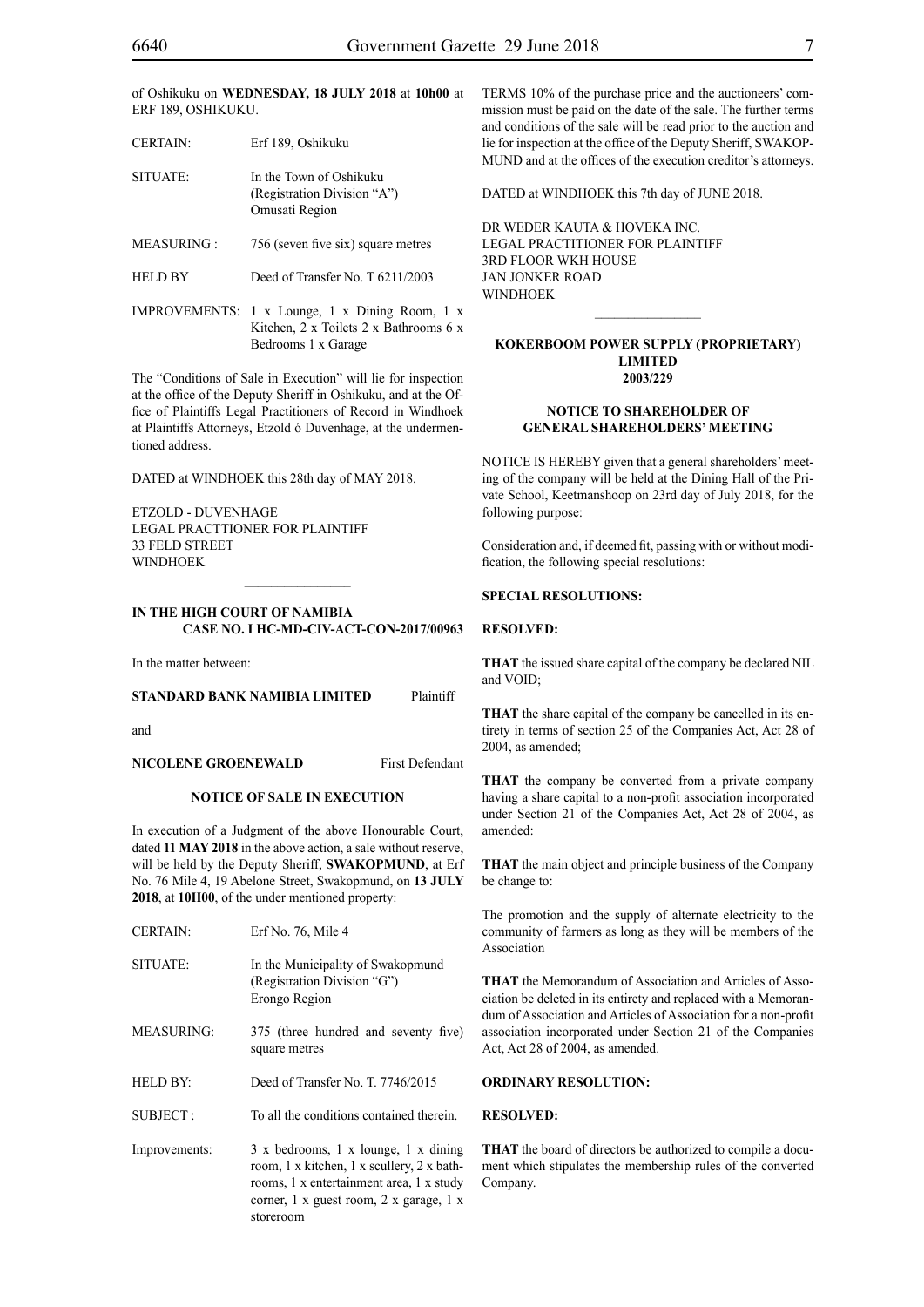COMPANY SECRETARY BONSAI SECRETARIAL COMPLIANCE SERVICES **WINDHOEK** 2018/06/06

#### **NOVANAM LIMITED**

**NOTICE IS HEREBY given that a general shareholder's meeting of NOVANAM LIMITED will be held at the registered address, 15 Ben Amathila Drive, Walvis Bay on the 23rd day of July 2018 at 09:00, for the following purpose:**

#### **SPECIAL RESOLUTIONS**

Consideration and, if deemed fit, passing with or without modification, the following special resolutions:

#### **RESOLVED:**

**THAT** the company be converted from a public company having a share capital to a private company having a share capital

**THAT** the Articles of Association be replace in its entirety with the Articles of that of a private company.

#### **ORDINARY RESOLUTION**

**THAT** the company secretary be authorised to sign the necessary documentation on behalf of the company to give effect to the above special resolutions.

#### BY ORDER OF THE BOARD

BONSAI SECRETARIAL COMPLIANCE SERVICES SECRETARY WINDHOEK 2018-06-06

#### **NOVANAM HOLDINGS OF NAMIBIA LIMITED**

 $\frac{1}{2}$ 

**NOTICE IS HEREBY given that a general shareholder's meeting of NOVANAM HOLDINGS OF NAMIBIA LIM-ITED will be held at the registered address, 15 Ben Amathila Drive, Walvis Bay on the 23rd day of July 2018 at 09:15, for the following purpose:**

#### **SPECIAL RESOLUTIONS**

Consideration and, if deemed fit, passing with or without modification, the following special resolutions:

#### **RESOLVED:**

**THAT** the company be converted from a public company having a share capital to a private company having a share capital.

**THAT** the Articles of Association be replace in its entirety with the Articles of that of a private company.

#### **ORDINARY RESOLUTION**

**THAT** the company secretary be authorised to sign the necessary documentation on behalf of the company to give effect to the above special resolutions.

#### BY ORDER OF THE BOARD

BONSAI SECRETARIAL COMPLIANCE SERVICES SECRETARY WINDHOEK 2018-06-06

#### **NOTICE OF LOST LAND TITLE NO. 696**

 $\frac{1}{2}$ 

Notice is hereby given that I, **Cornelius Mouton & Catharina Johanna Mouton** intend to apply for a certified copy of:

| <b>CERTAIN:</b>   | Farm Linshof 696                               |
|-------------------|------------------------------------------------|
| <b>MEASURING:</b> | 920,0000 ha                                    |
| SITUATE:          | Hardap Region                                  |
| DATED:            | January 2011                                   |
| the property of:  | Cornelius Mouton & Catharina Johanna<br>Mouton |

All persons who object to the issue of such copy are hereby required to lodge their objections in writing with the Registrar within three weeks from the publication of this notice.

Dated at Windhoek this 20th day of June 2018.

C. MOUTON & C. J. MOUTON p.o. box 11877 **WINDHOEK** 

#### **NOTICE OF REGISTRATION AS A WELFARE ORGANISATION**

 $\frac{1}{2}$ 

The **Hope for Life Foundation** (Non-Profit Association Incorporated under Section 21) applied for registration as a welfare organization in terms of Section 19 of the National Welfare Act, 1965 (Act 79 of 1965), as amended.

#### **The objects of the organization read as follows:**

- To provide stable families to vulnerable children through the establishment of an Adoption Centre.
- To empower and support adoptive families through training and counselling.
- To ensure a safe environment for adoptive children through the establishment of residential care facility for children after consultation and registration with Ministry of Gender and Child Welfare.
- To empower vulnerable children to become selfsustainable and self-sufficient through establishing educational institutions and a vocational center in order to obtain life and job skills.
- To contribute towards the restoration of trauma children through annual Royal Family Kids Camp.
- To ensure accountability for all funds received and distributed by the Foundation through the implementation of good management, administration and governance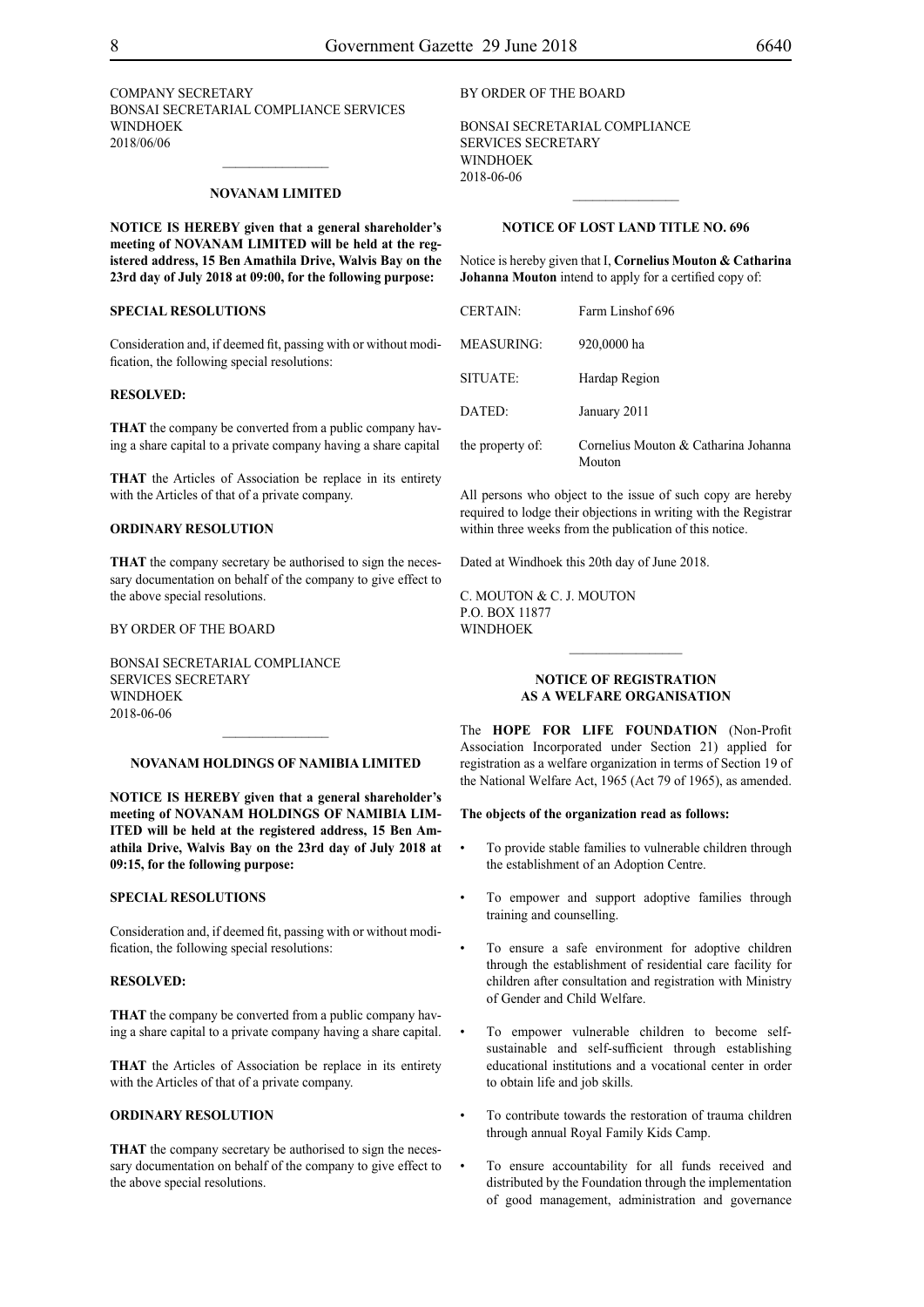practices, training and monitoring and evaluation meetings.

To network with other welfare organizations with similar objectives and with the Namibian Government to share best practices and information sharing.

Any person or persons desiring to raise objections against the registration of the organization must submit such representations to the Permanent Secretary of the Ministry of Health and Social Services, Private Bag 13198, Windhoek within twenty-one days as from the date of this advertisement.

The Chairperson P O Box 32182 Pionierspark **WINDHOEK NAMIBIA** 

#### **THE ALIENS ACT, 1937 NOTICE OF INTENTION OF CHANGE OF SURNAME**

 $\frac{1}{2}$ 

I, **namHadi felenandu**, residing at Erf 3142, Ongandu Street, Okuryangava and employed as a police officer, intend applying to the Minister of Home Affairs for authority under section 9 of the Aliens Act, 1937, to assume the surname **JOHANNES** for the reasons that the surname on my old ID card, which is **NAMHADI** is not my surname, but my other name. Therefore I want Ministry of Home Affairs and Immigration to change it to **JOHANNES** as it appears on my birth certificate.

I previously bore the name **namHadi felenandu.**

Any person who objects to the assumption of the said surname of **JOHANNES** should as soon as may be lodge his or her objection, in writing, with a statement of his or her reasons therefor, with the Magistrate of Windhoek.

**n. felenandu windhoek NAMIBIA**

#### **THE ALIENS ACT, 1937 NOTICE OF INTENTION OF CHANGE OF SURNAME**

 $\frac{1}{2}$ 

I, **annastasia nankali ndumba**, residing at Erf No. 1263, Beijing Street, Otjomuse and a student, intend applying to the Minister of Home Affairs for authority under section 9 of the Aliens Act, 1937, to assume the surname **MUKOYA**  for the reasons that all of my school certificates are under it**.**

I previously bore the name **annastasia nankali ndumba.**

Any person who objects to the assumption of the said surname of **MUKOYA** should as soon as may be lodge his or her objection, in writing, with a statement of his or her reasons therefor, with the Magistrate of Windhoek.

 $\frac{1}{2}$ 

**a. n. ndumba windhoek NAMIBIA**

#### **THE ALIENS ACT, 1937 NOTICE OF INTENTION OF CHANGE OF SURNAME**

I, **titus thimoteus**, residing at Okashitika and a student, intend applying to the Minister of Home Affairs for authority under section 9 of the Aliens Act, 1937, to assume the surname **SHIMWANDI** for the reasons that I want my surname to correspond with my father's surname**.**

I previously bore the name **TITUS THIMOTEUS.** 

Any person who objects to the assumption of the said surname of **shimwandi** should as soon as may be lodge his or her objection, in writing, with a statement of his or her reasons therefor, with the Magistrate of Windhoek.

**t. thimoteus okashitika NAMIBIA**

#### **THE ALIENS ACT, 1937 NOTICE OF INTENTION OF CHANGE OF SURNAME**

 $\frac{1}{2}$ 

I, **edimundu kornelius**, residing at Erf No. 22, Soetdoringlaagte, Stampriet and employed as a driver at Stampriet Village Council, intend applying to the Minister of Home Affairs for authority under section 9 of the Aliens Act, 1937, to assume the name and surname **EDMUND HITEVALI HIPONDOKAH** for the reasons that I was using my father's christian name as my surname**.**

I previously bore the name **edimundu kornelius.**

Any person who objects to the assumption of the said name and surname **EDMUND HITEVALI HIPONDOKAH** should as soon as may be lodge his or her objection, in writing, with a statement of his or her reasons therefor, with the Magistrate of Windhoek.

**e. kornelius stampriet NAMIBIA**

#### **THE ALIENS ACT, 1937 NOTICE OF INTENTION OF CHANGE OF SURNAME**

 $\frac{1}{2}$ 

I, **anna letlhagoje**, residing at Erf No. 1608, Elizabeth Street, Khomasdal, Windhoek and employed as a sales manager at Bank Windhoek, Micro Finance, intend applying to the Minister of Home Affairs for authority under section 9 of the Aliens Act, 1937, to assume the surname **kambo** for the reasons that **KAMBO** is my father's surname**.**

I previously bore the name **ANNA LETLHAGOJE.** 

Any person who objects to the assumption of the said surname of **KAMBO** should as soon as may be lodge his or her objection, in writing, with a statement of his or her reasons therefor, with the Magistrate of Windhoek.

 $\frac{1}{2}$ 

**a. letlhagoje windhoek NAMIBIA**